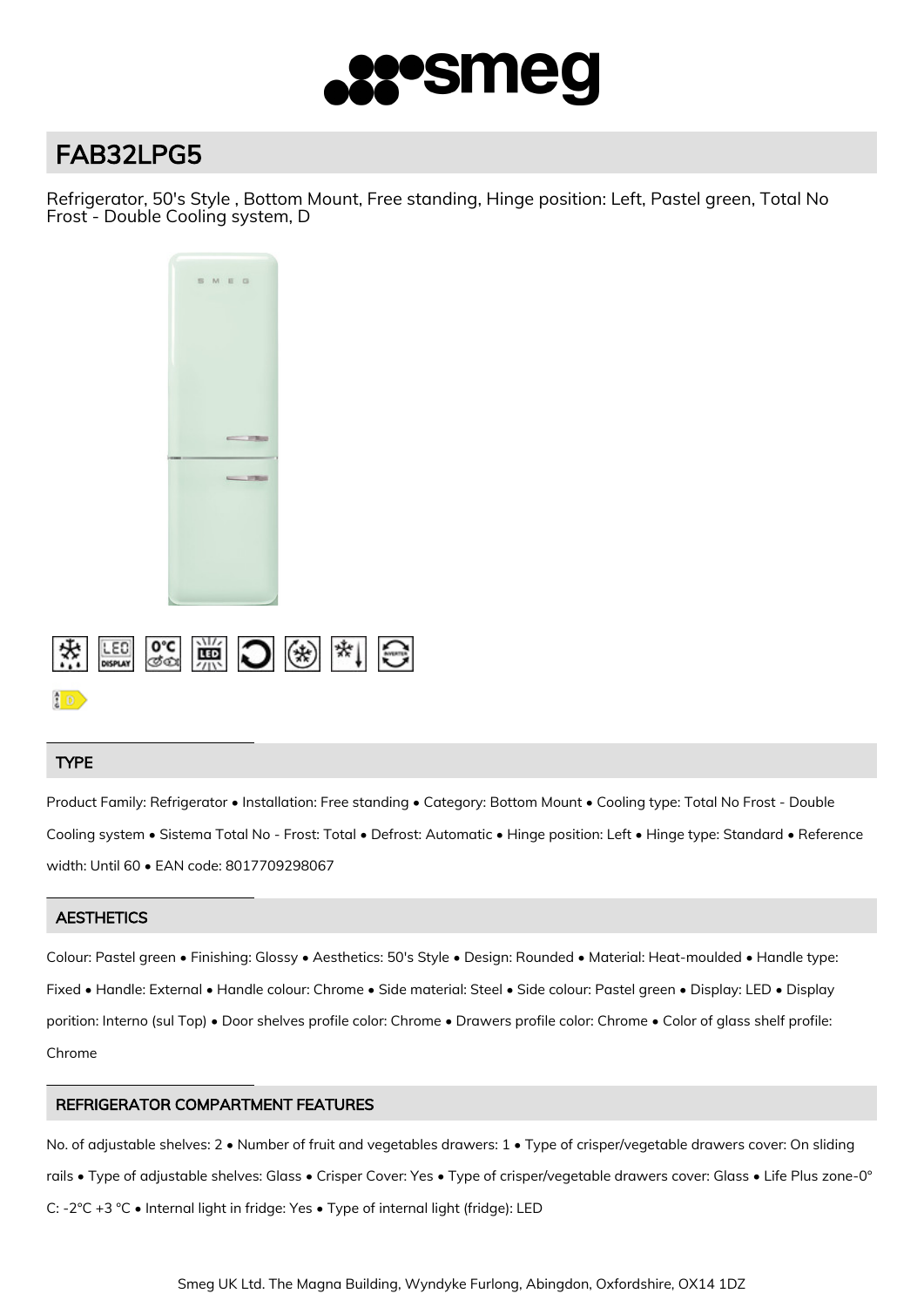#### REFRIGERATOR INNER DOOR

No. of door shelves with transparent cover: 1 • Number of adjustable door shelves: 2 • Adjustable door shelves with wire support: Yes • No. of bottle shelves: 1 • Bottle shelves with wire support: Yes

## OTHER REFRIGERATOR FEATURES

MultiFlow: Yes • Fan: Yes

## FREEZER COMPARTMENT FEATURES

Number of drawers: 3 • No. of shelves: 2 • Type of shelves: Glass

#### FREEZER INNER DOOR

#### OTHER FREEZER FEATURES

Fast freezing compartment: Yes

#### OTHER TECHNICAL FEATURES

Functions display: Holiday, Fast freezing, Fast cooling, ECO, Temperature alarm • Fast freezing button: Yes • Power on lamp: Yes • Temperature alarm lamp: Yes • Door open alarm: Acoustic and visual • Temperature Alarm: Yes • Type of temperature control: Electronic • No. of compressors: 1 • Type of compressor: Inverter

## TECHNICAL FEATURES

## PERFORMANCE / ENERGY LABEL - REG. 2019

Annual energy consumption: 204 kWh/a • Energy efficiency class: D • Total net volume: 331 l • Sum of the volumes of the frozen compartment(s): 97 l • Sum of the volumes of the chill compartment(s) and the unfrozen compartment(s): 234 l • Airborne acoustical noise emission class: C • Temperature Rise Time: 40 h • 4 star - Freezing capacity: 6 Kg/24h • Climate class: SN, N, ST, T • EEI: 80 % • Airborne acoustical noise emissions: 37 dB(A) re 1pW

## ELECTRICAL CONNECTION

Electrical connection rating: 127 W • Voltage (V): 220-240 V • Frequency (Hz): 50/60 Hz • Power supply cable length: 180 cm

#### OPTIONAL ACCESSORIES

## ALSO AVAILABLE